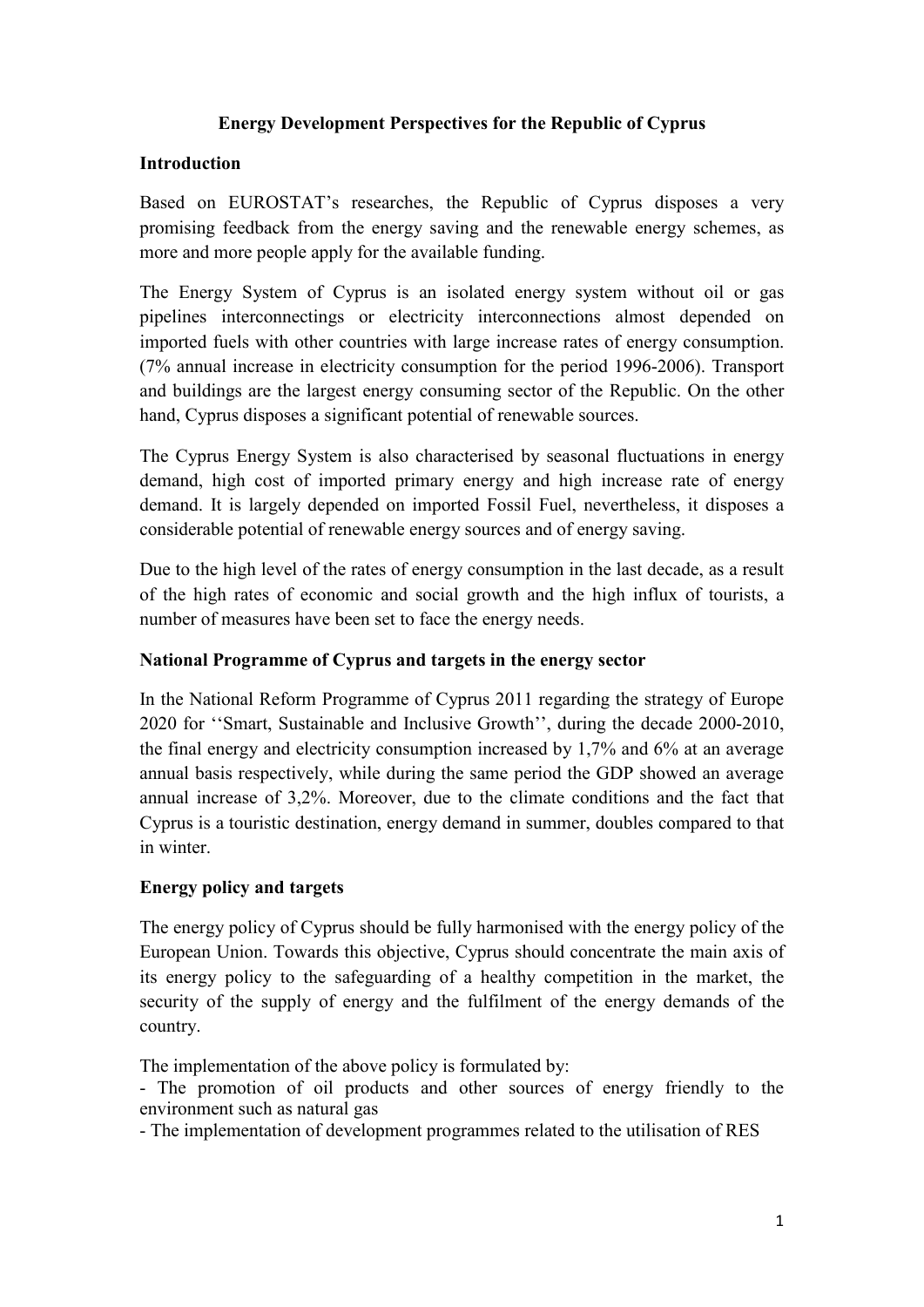- The liberalisation of the electricity market by abolishing the monopoly of the electricity Authority of Cyprus (EAC) on the generation and supply of electricity through a 35% market allowance to free competition

## **Cyprus Renewable Energy policy**

### Policy Background

The EU is working to reduce the effects of climate change and establish a common energy policy. As part of this policy, European Heads of State or Government agreed in March 2007 on binding targets to increase the share of renewable energy. By 2020, renewable energy should account for 20% of the EU's fina energy consumption. To meet this common target, each Member State needs to increase its production and use of renewable energy in electricity, heating and cooling and transport.

Targets

The renewable targets are calculated as the share of renewable consumption to gross fuel energy consumption. Renewable consumption comprises the direct use of renewable (eg. biofuels) plus the part of electricity produced from renewables. (eg.wind, hydro) while final energy consumption is the energy that households, industry, services , agriculture and the transport sector use. The Cyprus target is 13%  $(2005:2.9\%).$ 

The national targets and trajectories for Cyprus can be summarised in three:

-Energy efficiency: achieve an increased 14.3% (463 ktoe) in energy savings in the projected primary energy consumption of the year 2020. Greenhouse Gases Emissions: Reduce greenhouse gas emissions by 21% in the installations included in the Emissions Trading System (ETS) and by 5% for the sectors that are not inlcuded in the ETS (transport, waste, agriculture by 2020). Renewable Energy Sources: Increase of the contribution of Renewable Energy Sources (RES) to 13% of the total energy consumption by the year 2020.

The key measures to achieve the national targets may be regrouped to categories: Measures to promote energy efficiency; Measures to promote the utilisation of RES and Energy Conservation; Measures to reduce CO2 emissions; Measures to promote environmental sustainability; Measures to promote sustainable consumption and production

Specifically, the promotion of energy efficiency can be achieved with the introduction of natural gas and the combined cycle technology in power generation and the implementation and transposal of the  $3<sup>rd</sup>$  Internal market energy package of the Directives 2089/73/EC and 2009/72/EC to national law, by making appropriate use of the relevant derogations and exemptions for the ''small and isolated system'' and ''emergent and isolated market''. Senior role disposes also the implementation of energy performance of buildings directive, the National Energy Efficiency Action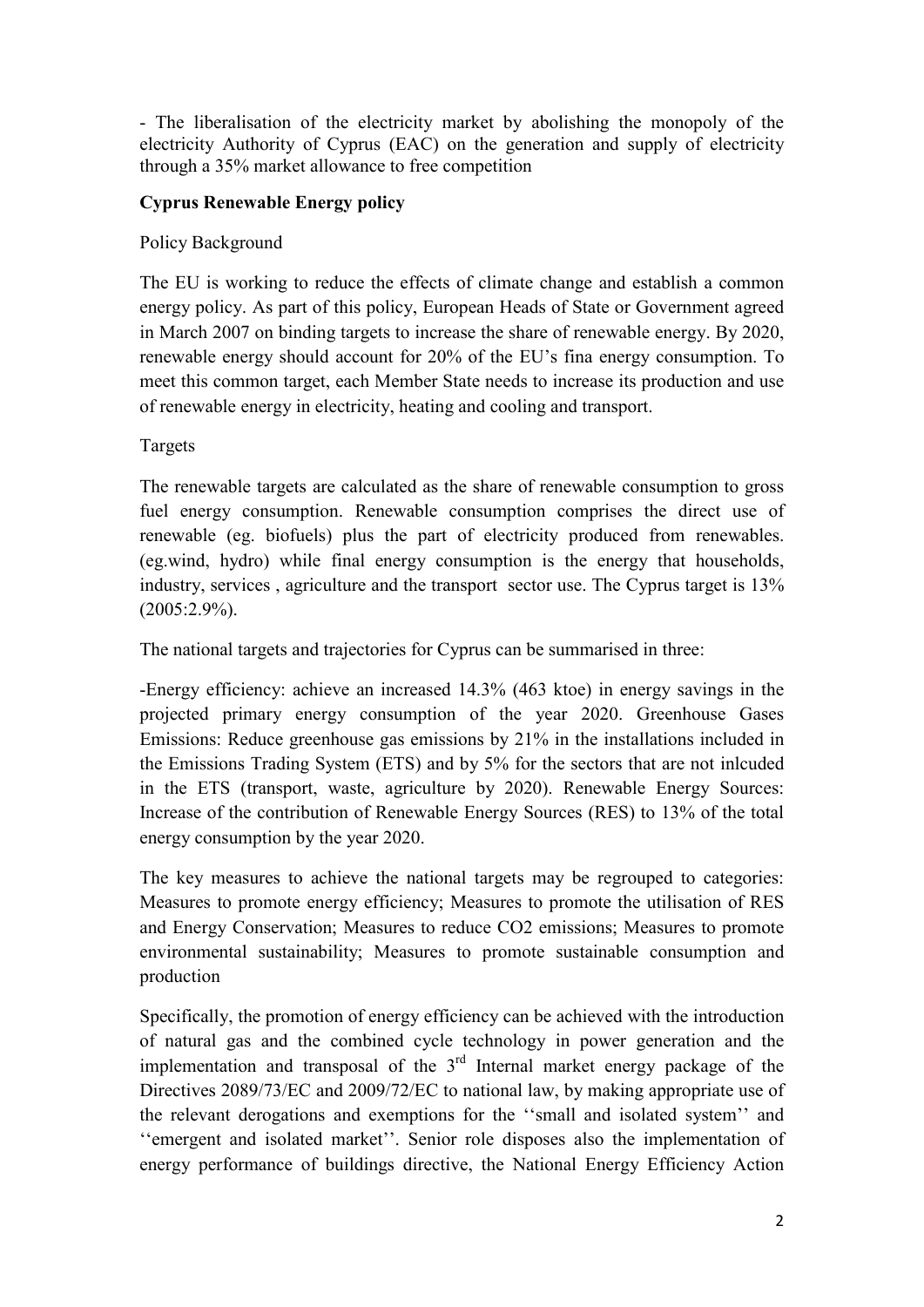Plan (NEEAP) and describes the programmes, actions and schemes related to energy efficiency and the exploitation of the economic potential for combined heat and power technology on compliance to the Directive 2004/8/EC and specification of the sectors where co-generation can be applied with an economically efficient way (eg. Cement industry).

Regarding the measures to promote the utilisation of RES and Energy Conservation, the NREAP sets the national targets for the share of energy from renewable sources consumed in transport, electricity and heating/cooling in 2020. According to the NREAP the distribution of RES electricity production between 2011-2012 is expected to come mainly from wind power (3.27%), biomass (0.87%) and photovoltaic systems (0.28%). The first Wind Park of 82MW has been successfully comm and five other projects of a total capacity of 75.5MW have signed the subsidy agreement with the special fund and are at the stage of implementation. In Parallel, for the years 2009- 2013, approximately 85 wind power generators are expected to be installed in several parts in Cyprus with a total capacity of 165 MW.

Further, the accelaration of RES investments is promoted via accelerating the whole procedure for the submission and evaluation of the applications and the securing of the necessary licence and permits through ''One Stop Shop'' procedure and a Minesterial Committee, set up to examine and resole problems and promote RES **Investments** 

# **Funding opportunities to support the energy sector**

A number of Europe – wide sources of funding are available to help businesses comply with environmental legislation. The European Commission administers some sources of funding directly, but more often they are channelled through national or local authorities.

The grants dedicated to this sector for SMEs are: The LIFE + programme -Regional policy: Cohesion+ Structural Funds -ERDF -The Competitiveness and Innovation Framework Programme (CIP) -FP7 -Eurostars

On the other hand, the instruments of the European Investment Bank identified to support financially these measures for SME are:

-Intermediated loans

-Venture Capital

-Guarantees

-JEREMIE

-Risk Sharing Finance Facility (RSFF)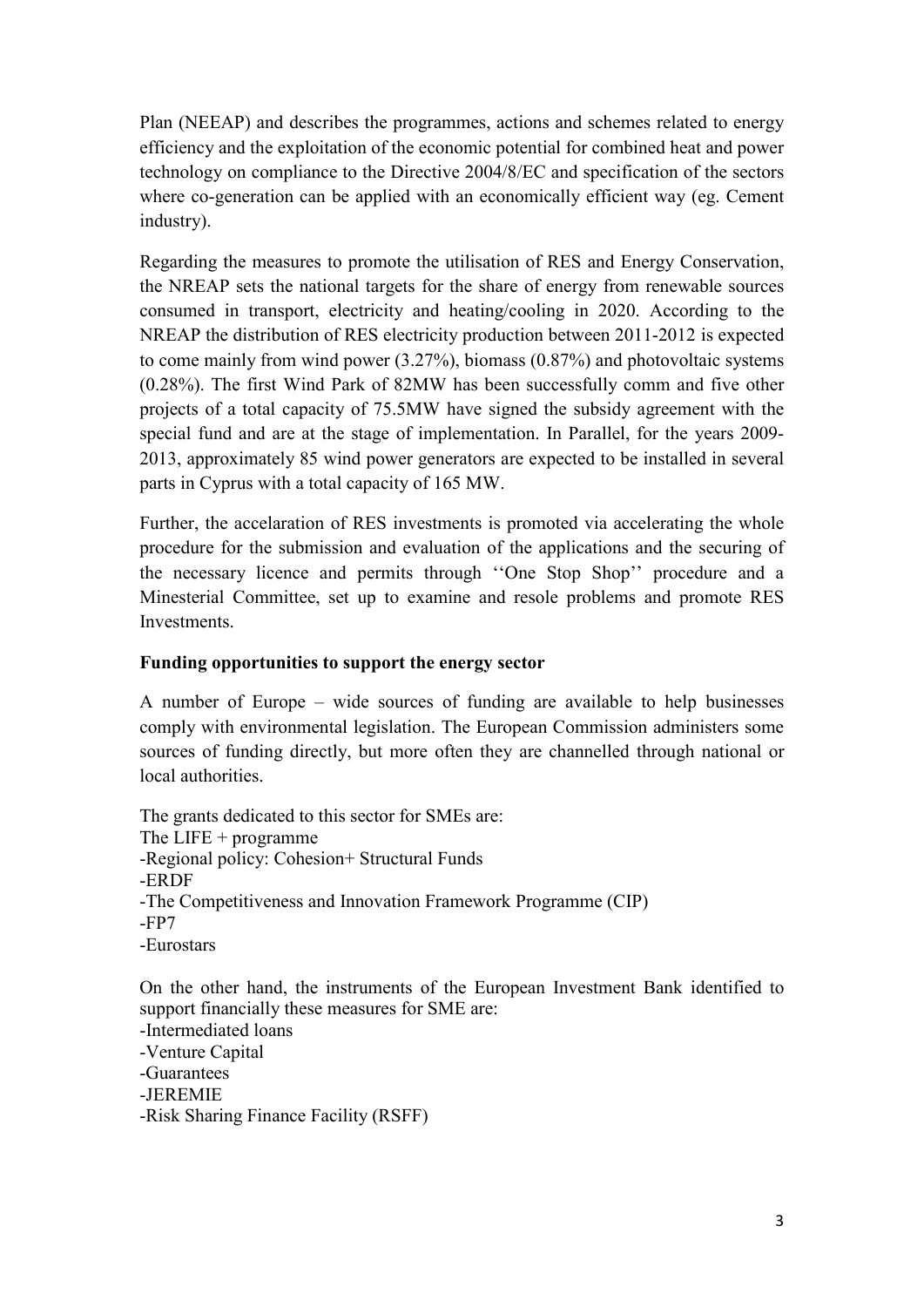There is also a number of funds allocated by the European Union to support less developed regions (Structured Funds) and help the Integrating of European infrastructure (Cohesion Fund).

Both mechanisms, in particular the Structural Funds, allow for substantial investments, in environmental protection, especially for SMEs to promote environmentally friendly products in two of the Four Structural Funds, the European Regional Development Fund and the European Social Fund.

Most of this EU funding is paid via national and regional authorities. Therefore Member States should allocate substantial and sufficient resources to there objectives in their programming documents and in their applications for EU Structural Funds for the period 2007-2013.

The Cohesion Fund is aimed at Member States whose Gross National Income per inhabitant is less than 90% of the EU average. For the 2007-2013 period, the Cohesion Fund concerns also Cyprus and Financial activities to improve the environment related to energy or transport. Examples of projects eligible for funding are those supporting energy efficiency, renewable energy or transports.

Further, the competitiveness and Innovation framework programme has a strong emphasis on SMEs, as the amount of  $E$ 430 million is allocated for investments in ecoinnovation activities. The Intelligent Energy Europe sub-programme included  $\epsilon$ 727 million for energy efficiency and renewable energy projects.

# **EU-Russia initiatives in the Energy Sector**

Cooperation between Russia and the European Union in the field of energy is aimed at insuring security of energy supply and solving the tasks provided by the Road Map of the Russia – European Common Economic Space. The Road Map focuses on maintaining reliable, sustainable and continuous energy production, distribution and transportation including energy efficiency, energy saving and renewable energy sources.

Within the framework of the energy dialogue, a mechanism of consultations between the two parties has been established under three thematic groups: energy strategies, forecasts and scenarios; Energy markets development and Energy efficiency.

The activities of these groups focus on the research on energy markets development through a comparative analysis of energy strategies and development of scenarios for the energy sector of Russia - EU.

Further, the implementation of the EU-Russia Energy Efficiency Initiative aims at increasing Energy Efficiency and primary energy savings through the use of renewable energy sources.